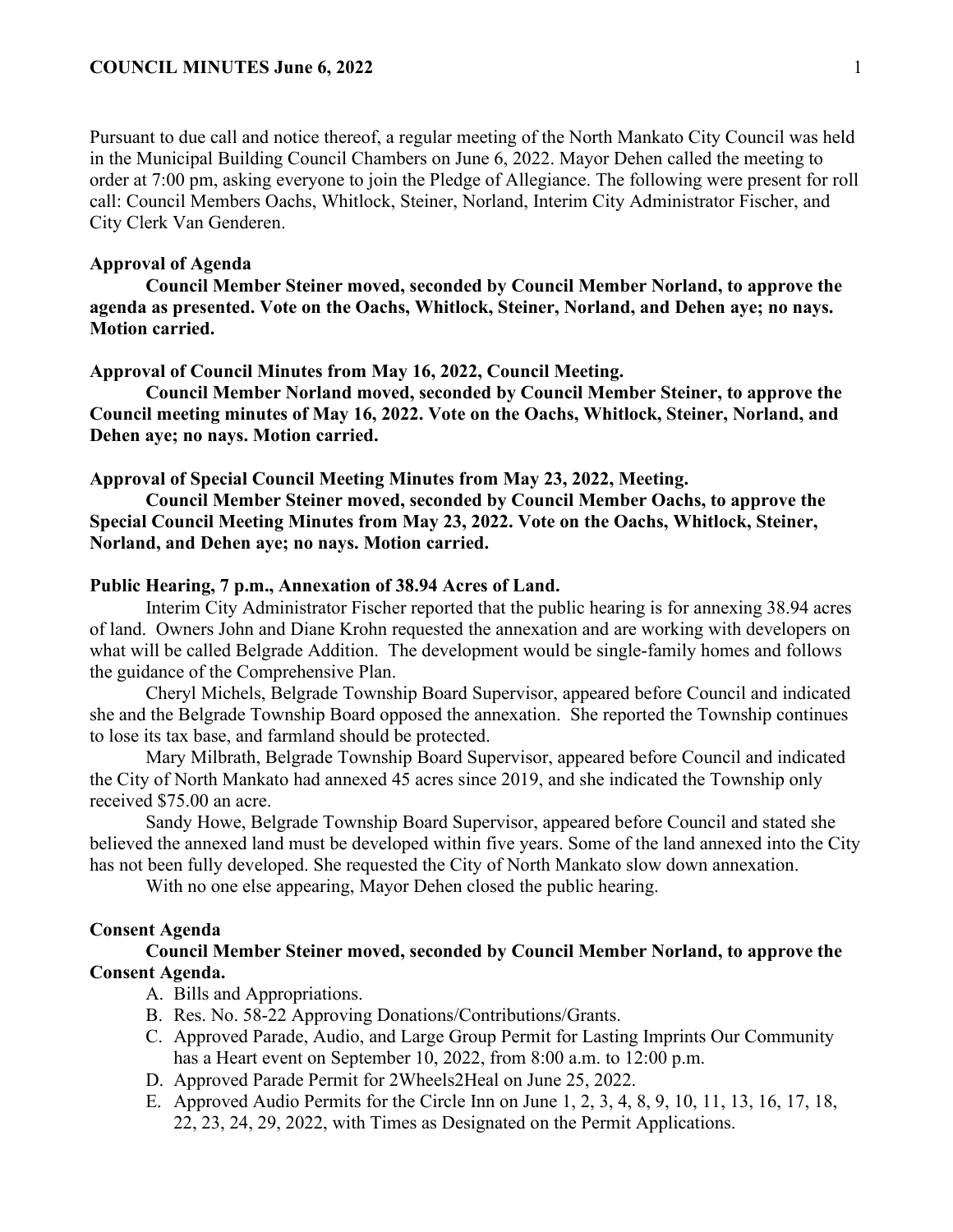- F. Approved North Mankato Public Art Agreement with Spinners Bar and Grill.
- G. Approved Res. No. 59-22 Consent Assessment Agreement.

# **Vote on the Whitlock, Steiner, Norland, and Dehen aye; Oachs abstain; no nays. Motion carried.**

**Public Comments Concerning Business Items on the Agenda.**

None.

### **Business Items**

# **Adopt Ordinance No. 150, Fourth Series an Ordinance of the City of North Mankato, Minnesota Annexing Land Located in Belgrade Township, Nicollet County, Minnesota Pursuant to Minnesota Statutes 414.033 Subdivision 2 (3) Permitting Annexation by Ordinance.**

Interim City Administrator Fischer reported the Ordinance is associated with the Public Hearing held earlier in the evening. Council Member Steiner requested clarification on the development of the land the City has annexed. Interim City Administrator Fischer reported that all the lands are being developed, maybe slowly, but it is being developed. In response to the question concerning the number of acres that have been annexed, Interim City Administrator Fischer reported the Waters annexation was over 100 acres and is in the process of phased development. Interim City Administrator Fischer emphasized that the property owners petition the City for annexation. Council Member Whitlock noted it was good that the development company is choosing to work in North Mankato. Council Member Oachs questioned the amount paid to the township. Interim City Administrator Fischer reported it is based on an agreement with the Belgrade Township. In the agreement, the City pays the Belgrade Township 5-years of the taxes they would have received for the property.

**Council Member Norland moved, seconded by Council Member Whitlock, to Adopt Ordinance No. 150, Fourth Series an Ordinance of the City of North Mankato, Minnesota Annexing Land Located in Belgrade Township, Nicollet County, Minnesota Pursuant to Minnesota Statutes 414.033 Subdivision 2(3) Permitting Annexation by Ordinance. Vote on the Whitlock, Norland, and Dehen aye; Steiner and Oachs nays. Motion carried.**

### **City Administrator and Staff Comments**

Interim City Administrator Fischer reported that Finance Director McCann and his team were awarded the Certificate of Achievement for Excellence in Financial Reporting.

Interim City Administrator Fischer said the Farmers' Market opened today at South Central College. The market runs until October 17<sup>th</sup> and is held every Monday, from 3 pm to 6 pm.

Interim City Administrator Fischer reported the Minnesota State High School Girls' State Softball Tournament returns to Caswell Park on Thursday and Friday.

Interim City Administrator Fischer noted the Swim Facility is open from noon until 6:00 p.m. Interim City Administrator Fischer invited everyone to Movies in the Park on Friday, June  $17<sup>th</sup>$ ,

at Spring Lake Park. The movie will start at dusk or approximately 8 p.m. Interim City Administrator Fischer invited everyone to Concerts on Commerce on June 17<sup>th</sup>

from 4:00 p.m. to 6:00 p.m. at Ignition fitness Grounds.

Interim City Administrator Fischer invited the public to the City Administrator Meet and Greet on Monday, June  $13<sup>th</sup>$  at noon at Fire Station #2 (1825 Howard Drive W.)